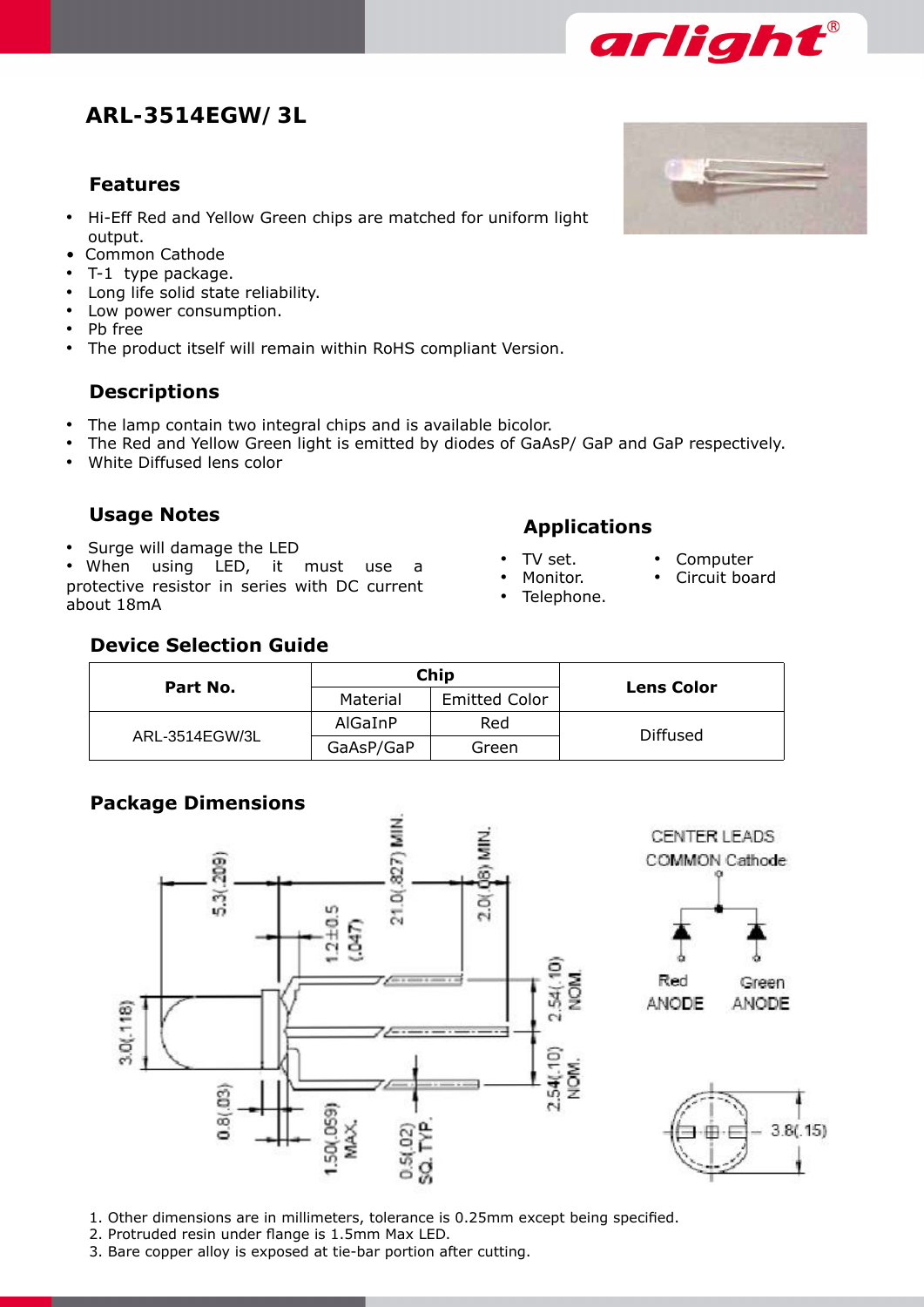

| <b>Parameter</b>             | Symbol     | <b>Absolute Maximum Rating</b> | <b>Unit</b>  |
|------------------------------|------------|--------------------------------|--------------|
| Forward Pulse Current        | IFPM       | 70                             | mA           |
| <b>Forward Current</b>       | IFM        | 30                             | mA           |
| Reverse Voltage              | VR.        | 5                              |              |
| Power Dissipation            | <b>P</b> D | 140                            | mW           |
| <b>Operating Temperature</b> | Topr       | $-40 \sim +80$                 | $^{\circ}$ C |
| Storage Temperature          | Tstg       | $-40 - +100$                   | $^{\circ}$   |
| Soldering Heat (5s)          | Tsol       | 260                            | $\circ$      |

## **Electric-optical characteristics**

**Absolute Maximum Rating**

| <b>Parameter</b>              | Symbol        | <b>Device</b> | Min. | Typ. | Max. | Unit   | <b>Test Con-</b><br>dition |
|-------------------------------|---------------|---------------|------|------|------|--------|----------------------------|
| Luminous Intensity            | Iv            | Red           | 100  | 150  | 180  | mcd    | $IF = 20mA$                |
|                               |               | Green         | 70   | 90   | 120  |        |                            |
| Viewing Angle                 | $2\theta$ 1/2 | Red           | 40   |      | 60   | Deg    | (Note 1)                   |
|                               |               | Green         |      |      |      |        |                            |
| Peak Emission Wave-<br>length | λp            | Red           | 620  | 630  | 635  | nm     | $IF = 20mA$                |
|                               |               | Green         | 565  | 570  | 575  |        |                            |
| Spectral Line Half-<br>Width  | □λ            | Red           | 15   | 20   | 25   | nm     | $IF = 20mA$                |
|                               |               | Green         | 15   | 20   | 25   |        |                            |
| Forward Voltage               | VF            | Red           | 1.9  |      | 2.3  | $\vee$ | $IF = 20mA$                |
|                               |               | Green         | 1.9  |      | 2.4  |        |                            |
| <b>Reverse Current</b>        | IR.           | Red/Green     |      |      | 10   | μA     | $VR = 5V$                  |